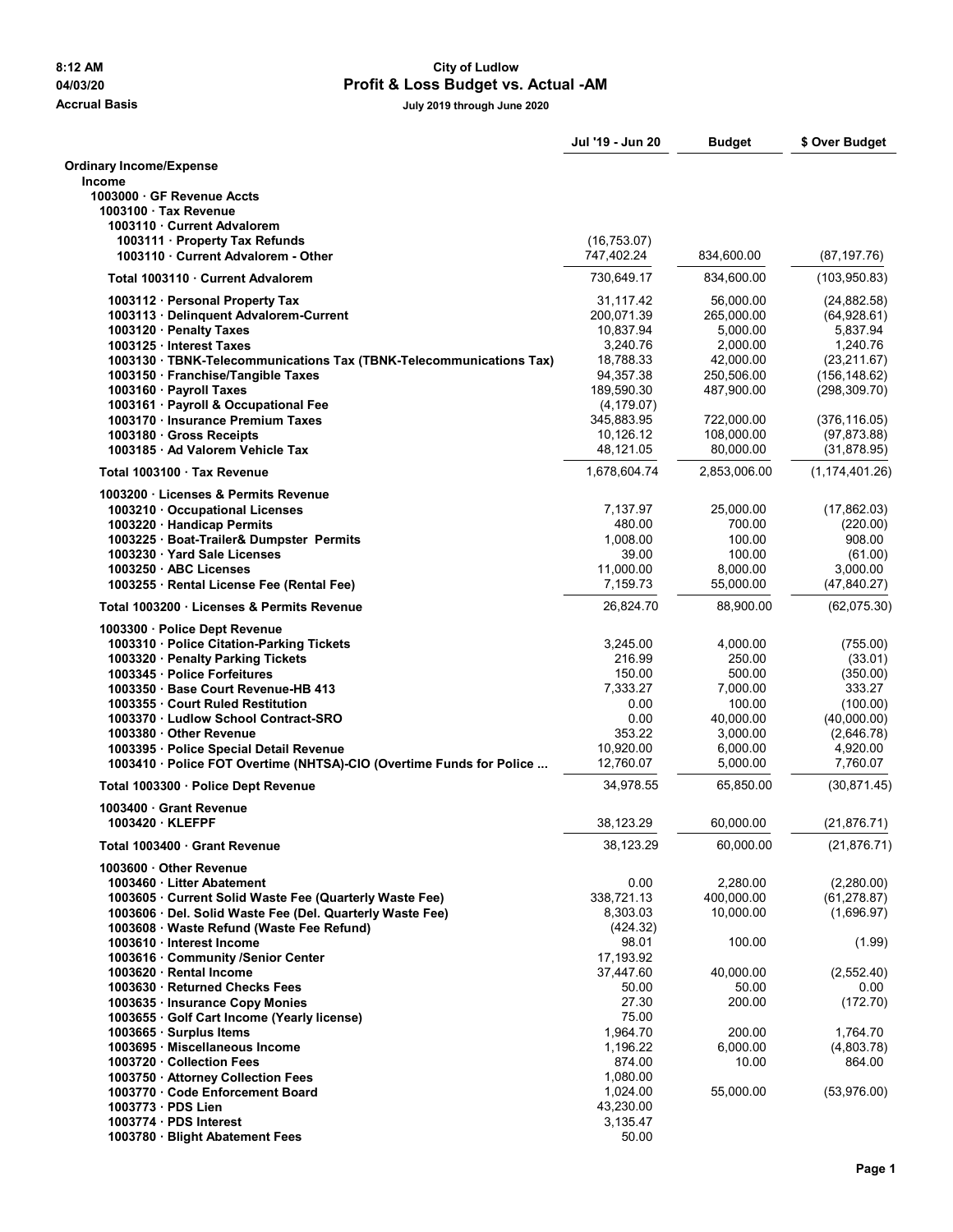|                                                                                                                                                                                                                                                                                                                                                                                                                                                                                  | Jul '19 - Jun 20                                                                                                       | <b>Budget</b>                                                                                                           | \$ Over Budget                                                                                                                          |
|----------------------------------------------------------------------------------------------------------------------------------------------------------------------------------------------------------------------------------------------------------------------------------------------------------------------------------------------------------------------------------------------------------------------------------------------------------------------------------|------------------------------------------------------------------------------------------------------------------------|-------------------------------------------------------------------------------------------------------------------------|-----------------------------------------------------------------------------------------------------------------------------------------|
| 1003795 Credit\Debit Fees                                                                                                                                                                                                                                                                                                                                                                                                                                                        | 1,175.66                                                                                                               |                                                                                                                         |                                                                                                                                         |
| Total 1003600 Other Revenue                                                                                                                                                                                                                                                                                                                                                                                                                                                      | 455,221.72                                                                                                             | 513,840.00                                                                                                              | (58, 618.28)                                                                                                                            |
| Total 1003000 GF Revenue Accts                                                                                                                                                                                                                                                                                                                                                                                                                                                   | 2,233,753.00                                                                                                           | 3,581,596.00                                                                                                            | (1,347,843.00)                                                                                                                          |
| 7006000 Fire and EMS Revenue<br>7006100 Fire and EMS Ad Valorem<br>7060101 Fire and EMS Refund<br>7006100 · Fire and EMS Ad Valorem - Other                                                                                                                                                                                                                                                                                                                                      | (708.59)<br>357,772.64                                                                                                 | 374,500.00                                                                                                              | (16, 727.36)                                                                                                                            |
| Total 7006100 Fire and EMS Ad Valorem                                                                                                                                                                                                                                                                                                                                                                                                                                            | 357,064.05                                                                                                             | 374,500.00                                                                                                              | (17, 435.95)                                                                                                                            |
| 7006170 · Fire & EMS Penalty<br>7006190 · Fire & EMS Interest (Fire & EMS Interest)<br>7006300 · Squad Billing Income<br>7006400 · State Aid (State Aid)<br>7006600 · Incentive Pay<br>7006700 · Miscellaneous Income                                                                                                                                                                                                                                                            | 4,604.61<br>2,025.90<br>54,008.00<br>12,351.59<br>4,239.00<br>5,030.51                                                 | 5,000.00<br>1,500.00<br>92,000.00<br>11,000.00<br>8,000.00<br>34,000.00                                                 | (395.39)<br>525.90<br>(37,992.00)<br>1,351.59<br>(3,761.00)<br>(28,969.49)                                                              |
| Total 7006000 Fire and EMS Revenue                                                                                                                                                                                                                                                                                                                                                                                                                                               | 439,323.66                                                                                                             | 526,000.00                                                                                                              | (86, 676.34)                                                                                                                            |
| 7007000 · Bromley Contract<br>7007100 Fire-EMS Fee                                                                                                                                                                                                                                                                                                                                                                                                                               | 39,471.49                                                                                                              |                                                                                                                         |                                                                                                                                         |
| Total 7007000 · Bromley Contract                                                                                                                                                                                                                                                                                                                                                                                                                                                 | 39.471.49                                                                                                              |                                                                                                                         |                                                                                                                                         |
| 8001000 Capital Improvement<br>8001600 · Sale Of Property                                                                                                                                                                                                                                                                                                                                                                                                                        | 79,672.40                                                                                                              | 15,000.00                                                                                                               | 64,672.40                                                                                                                               |
| Total 8001000 · Capital Improvement                                                                                                                                                                                                                                                                                                                                                                                                                                              | 79,672.40                                                                                                              | 15,000.00                                                                                                               | 64,672.40                                                                                                                               |
| 8003000 Charitable Contributions<br>9500100 · City of Ludlow Revolving Loan<br>9500102 · Interest\Riverside Mkt                                                                                                                                                                                                                                                                                                                                                                  | 1,005.00                                                                                                               |                                                                                                                         |                                                                                                                                         |
| 9500100 · City of Ludlow Revolving Loan - Other                                                                                                                                                                                                                                                                                                                                                                                                                                  | 151.05<br>0.00                                                                                                         | 41,000.00                                                                                                               | (41,000.00)                                                                                                                             |
| Total 9500100 · City of Ludlow Revolving Loan                                                                                                                                                                                                                                                                                                                                                                                                                                    | 151.05                                                                                                                 | 41,000.00                                                                                                               | (40, 848.95)                                                                                                                            |
| <b>Total Income</b>                                                                                                                                                                                                                                                                                                                                                                                                                                                              | 2,793,376.60                                                                                                           | 4,163,596.00                                                                                                            | (1,370,219.40)                                                                                                                          |
| Gross Profit                                                                                                                                                                                                                                                                                                                                                                                                                                                                     | 2,793,376.60                                                                                                           | 4,163,596.00                                                                                                            | (1,370,219.40)                                                                                                                          |
| <b>Expense</b><br>1010000 GF Expenses<br>1010005 Admin<br>1010100 · P/R Expenses<br>1010101 · Admin Salaries<br>1010110 · Salaries-Admin OT<br>1010130 · FICA/Medicare Expense - Admin<br>1010140 · 401 K-Admin\Employer<br>1010150 · Workers Compensation - Admin<br>1010155 · Unemployment Insurance - Admin<br>1010160 · Health Insurance - Admin<br>1010165 Dental Insurance - Admin<br>1010180 Life Insurance - Admin<br>1010185 · Flex 125 Account (Employee Flex Account) | 123,833.18<br>1,689.92<br>9,698.21<br>27,085.60<br>1,282.70<br>0.00<br>29, 153. 73<br>(3,556.74)<br>277.52<br>1,382.75 | 226,000.00<br>1,500.00<br>22,000.00<br>55,000.00<br>500.00<br>1.800.00<br>48,000.00<br>4,000.00<br>1,500.00<br>2,000.00 | (102, 166.82)<br>189.92<br>(12, 301.79)<br>(27, 914.40)<br>782.70<br>(1,800.00)<br>(18, 846.27)<br>(7,556.74)<br>(1,222.48)<br>(617.25) |
| Total 1010100 · P/R Expenses                                                                                                                                                                                                                                                                                                                                                                                                                                                     | 190,846.87                                                                                                             | 362,300.00                                                                                                              | (171, 453.13)                                                                                                                           |
| 1010300 Advert/Subsc. Expense<br>1010305 Dues and Subscriptions-Admin<br>1010300 Advert./Subsc. Expense - Other                                                                                                                                                                                                                                                                                                                                                                  | 30.00<br>1,257.42                                                                                                      | 0.00<br>4,000.00                                                                                                        | 30.00<br>(2,742.58)                                                                                                                     |
| Total 1010300 · Advert./Subsc. Expense                                                                                                                                                                                                                                                                                                                                                                                                                                           | 1,287.42                                                                                                               | 4,000.00                                                                                                                | (2,712.58)                                                                                                                              |
| 1010309 · Insurance - Admin<br>1010310 General Liability Ins - Admin<br>1010311 Bond Insurance - Admin                                                                                                                                                                                                                                                                                                                                                                           | 0.00<br>178.15                                                                                                         | 500.00<br>300.00                                                                                                        | (500.00)<br>(121.85)                                                                                                                    |
| Total 1010309 · Insurance - Admin                                                                                                                                                                                                                                                                                                                                                                                                                                                | 178.15                                                                                                                 | 800.00                                                                                                                  | (621.85)                                                                                                                                |
| 1010349 Operational Exp.<br>1010350 Office Supplies - Admin<br>1010365 Cleaning Supplies-Admin                                                                                                                                                                                                                                                                                                                                                                                   | 4,296.71<br>71.40                                                                                                      | 9,000.00<br>800.00                                                                                                      | (4,703.29)<br>(728.60)                                                                                                                  |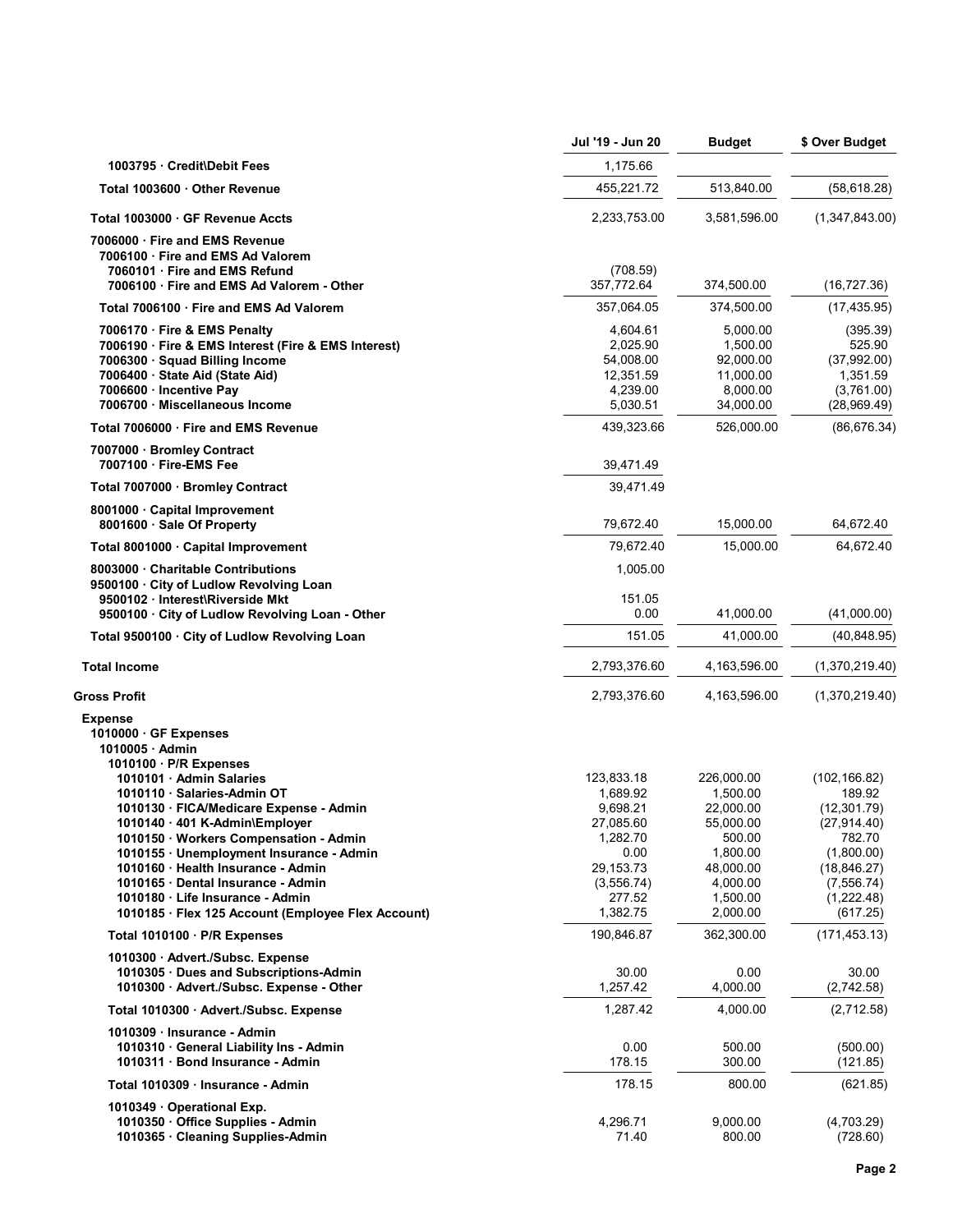|                                                                                                    | Jul '19 - Jun 20        | Budget                 | \$ Over Budget              |
|----------------------------------------------------------------------------------------------------|-------------------------|------------------------|-----------------------------|
| 1010380 · Training & Travel - Admin<br>1010399 · Miscellaneous Exp - Admin                         | 808.95<br>726.00        | 5,000.00<br>2,000.00   | (4, 191.05)<br>(1,274.00)   |
| Total 1010349 · Operational Exp.                                                                   | 5,903.06                | 16,800.00              | (10, 896.94)                |
| 1010600 · Repairs, Maint. & Equip-Admin<br>1090000 General Government Expenses                     | 2,589.42                | 3,700.00               | (1, 110.58)                 |
| 1090280 Other Contracted Services-Admin                                                            | 46,077.03               | 40,000.00              | 6,077.03                    |
| 1090220 · Contract Labor-Dog Warden                                                                | 4,684.20                | 5,000.00               | (315.80)                    |
| 1090210 Consulting Fees - Build / Zone (Building Zoning Fees)                                      | 2,377.70                |                        |                             |
| 1090205 Code Enforcement Board                                                                     | 417.00<br>14,776.92     | 9.000.00<br>3,000.00   | (8,583.00)<br>11,776.92     |
| 1010910 · Misc. Expenses<br>1010940 · Computer Software\Hardware                                   | 1,270.00                | 2,500.00               | (1,230.00)                  |
| 1010945 · Lease Equipment                                                                          | 909.05                  | 500.00                 | 409.05                      |
| 1010980 Credit\Debit Fees                                                                          | 1,977.17                | 1,000.00               | 977.17                      |
| 1090100 Contract Service-Waste                                                                     | 295,803.90              | 395,000.00             | (99, 196.10)                |
| 1090105 Dues-Southbank\NKADD\KLC-Etc                                                               | 10,715.87               | 25,000.00              | (14, 284.13)                |
| 1090110 · Salaries-Council                                                                         | 2,650.00                | 3,600.00               | (950.00)                    |
| 1090115 · Salaries-Mayor                                                                           | 1,800.00                | 2,400.00               | (600.00)                    |
| 1090120 Legal Fees<br>1090125 Audit Fees                                                           | 37,166.07<br>11,200.00  | 40,000.00              | (2,833.93)<br>(1,800.00)    |
| 1090130 General Liability                                                                          | 40,045.13               | 13,000.00<br>52,000.00 | (11, 954.87)                |
| 1090135 Advertising                                                                                | 1.749.59                | 2,000.00               | (250.41)                    |
| 1090140 · Council Committee Proj.-Museum                                                           | 335.77                  |                        |                             |
| 1090145 Council Misc.\Community Fund                                                               | 4,872.03                | 5,000.00               | (127.97)                    |
| 1090150 · Senior-Community Center                                                                  | 32.883.27               |                        |                             |
| 1090310 · TBNK- Telecommunications Tax                                                             | 0.00                    | 3,000.00               | (3,000.00)                  |
| 1090320 County Property Tax                                                                        | 16,463.96               | 17,000.00              | (536.04)                    |
| 1090420 · Bank Charge-Admin (Bank Charge)                                                          | 11,449.63               | 175.00                 | 11,274.63                   |
| 1090505 Street Utilities                                                                           | 30,354.83               | 36,000.00              | (5,645.17)                  |
| 1090745 · Ludlow Comm Center Payroll<br>1090750 · TAN Payment                                      | 10,838.91<br>137,340.68 | 3,000.00               | 7,838.91                    |
| 1090600 Municipal Center                                                                           |                         |                        |                             |
| 1090605 · Municipal Center Payments                                                                | 26,548.86               | 36,000.00              | (9,451.14)                  |
| 1090610 · Building Repairs/Maint                                                                   | 5,683.33                | 17,000.00              | (11, 316.67)                |
| 1090615 · Office Phones - MC                                                                       | 3,107.97                | 6,500.00               | (3,392.03)                  |
| 1090620 · Internet Service - MC                                                                    | 5,526.36                | 4,500.00               | 1,026.36                    |
| 1090625 · Security Alarm System - MC                                                               | 1,212.95                | 2,000.00               | (787.05)                    |
| 1090630 Gas and Electric - MC                                                                      | 13,567.26               | 16,000.00              | (2,432.74)                  |
| 1090635 · Water & Sanitation - MC<br>1090640 · Municipal Center Other                              | 2,676.05<br>792.86      | 2,800.00<br>1,000.00   | (123.95)<br>(207.14)        |
| 1090600 · Municipal Center - Other                                                                 | 0.00                    | 20,000.00              | (20,000.00)                 |
| Total 1090600 · Municipal Center                                                                   | 59,115.64               | 105,800.00             | (46,684.36)                 |
| 1090720 · Technology Services                                                                      | 600.00                  |                        |                             |
| 8000000 · Capital Improvement Fund                                                                 |                         |                        |                             |
| 8000200 · Parking Lot-Train Viewing                                                                | 31,069.31               | 1,500.00               | 29,569.31                   |
| 8100000 · Police Bond Share (Payment towards bond)                                                 | 3,776.99                | 5,784.00               | (2,007.01)                  |
| 8111000 · Public Works Bond Share (Public Works Bond Share payme<br>8210000 · Public Works Current | 33,992.78<br>0.00       | 57,053.00<br>16,532.00 | (23,060.22)<br>(16, 532.00) |
| 8300000 Brownfield                                                                                 | 10,727.82               |                        |                             |
| 8310000 · Police New                                                                               | 22,723.82               | 22,724.00              | (0.18)                      |
| 8311000 · Police Current                                                                           | 37,939.84               | 37,940.00              | (0.16)                      |
| 8000000 · Capital Improvement Fund - Other                                                         | 0.00                    | 90,000.00              | (90,000.00)                 |
| Total 8000000 · Capital Improvement Fund                                                           | 140,230.56              | 231,533.00             | (91, 302.44)                |
| Total 1090000 · General Government Expenses                                                        | 918, 104.91             | 995,508.00             | (77, 403.09)                |
| Total 1010005 · Admin                                                                              | 1,118,909.83            | 1,383,108.00           | (264, 198.17)               |
| 1020005 · Police Exp                                                                               |                         |                        |                             |
| 1020100 · Payroll Exp - Police                                                                     |                         |                        |                             |
| 1020101 · Police Salaries                                                                          | 573,062.64              | 700,000.00             | (126, 937.36)               |
| 1020117 · Salaries Holiday Pay - Police                                                            | 25,763.36               | 32,000.00              | (6, 236.64)                 |
| 1020118 · Salaries OT - Police                                                                     | 29,240.44               | 25,000.00              | 4,240.44                    |
| 1020135 · FICA/Medicare Exp - Police<br>1020140 · Retirement/401K Nonsworn-Police                  | 20,494.24<br>2,738.88   | 36,000.00<br>4,000.00  | (15,505.76)<br>(1,261.12)   |
|                                                                                                    |                         |                        |                             |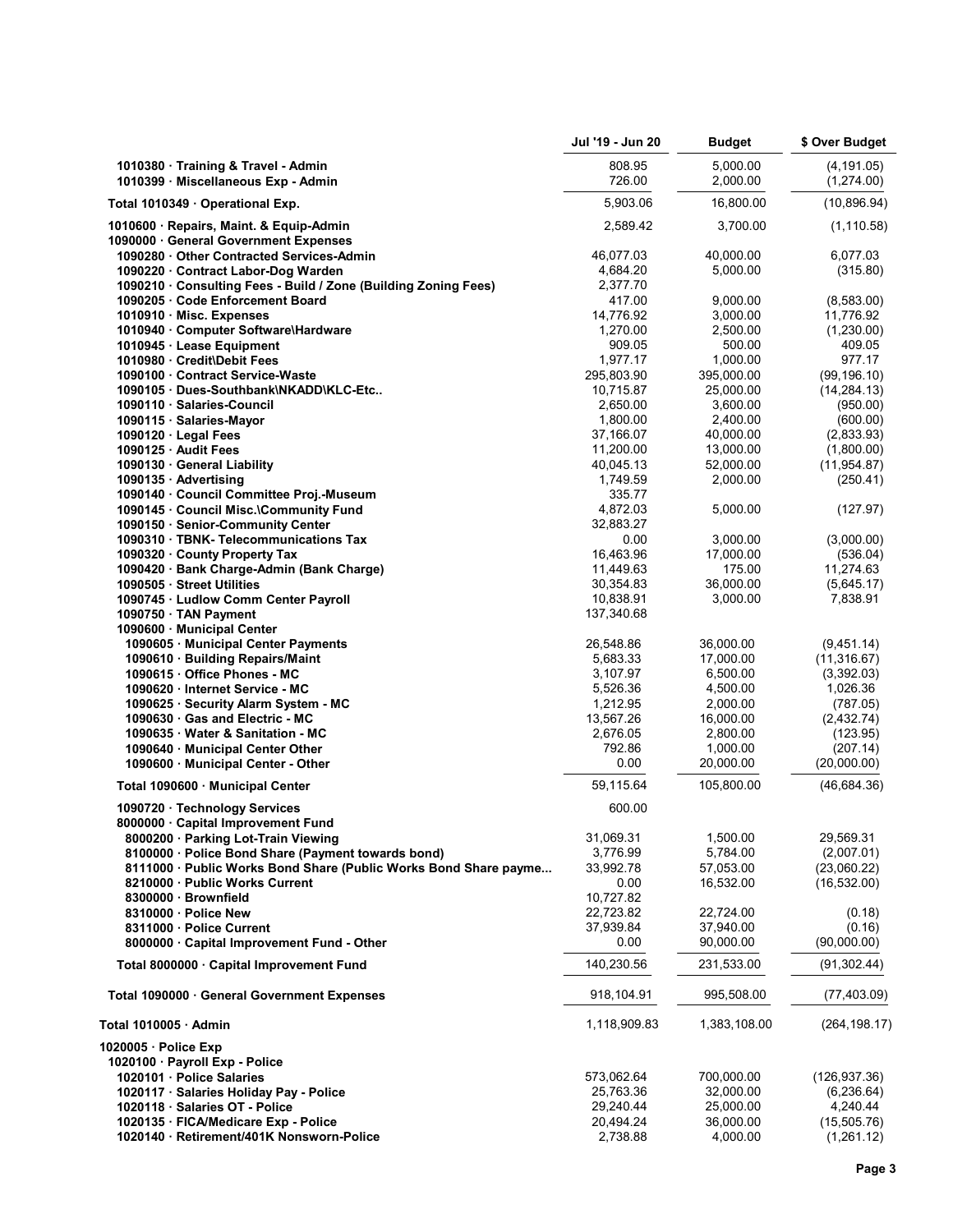|                                                                                    | Jul '19 - Jun 20         | <b>Budget</b>             | \$ Over Budget              |
|------------------------------------------------------------------------------------|--------------------------|---------------------------|-----------------------------|
| 1020145 · 401 K-Police/Employer                                                    | 218,124.07               | 250,000.00                | (31, 875.93)                |
| 1020150 · Workers Compensation - Police                                            | 6,218.95                 | 16,000.00                 | (9,781.05)                  |
| 1020155 · Unemployment Insurance-Police                                            | 0.00                     | 3,500.00                  | (3,500.00)                  |
| 1020160 · Health Insurance - Police                                                | 150,986.77               | 175,000.00                | (24, 013.23)                |
| 1020165 Dental Insurance - Police                                                  | 6,187.60                 | 9,500.00                  | (3,312.40)                  |
| 1020180 · Life Insurance - Police                                                  | 1,065.16                 | 4,500.00                  | (3,434.84)                  |
| 1020185 · Flex 125 Account (Employee Flex)<br>Total 1020100 · Payroll Exp - Police | 4,093.42<br>1,037,975.53 | 10,500.00<br>1,266,000.00 | (6,406.58)<br>(228, 024.47) |
|                                                                                    |                          |                           |                             |
| 1020210 · Professional Fees - Police<br>1020260 Dues & Subscriptions - Police      | 484.00                   | 2,000.00                  | (1,516.00)                  |
| 1020280 Contracted Services-Police                                                 | 4,345.61                 | 6,000.00                  | (1,654.39)                  |
| Total 1020210 · Professional Fees - Police                                         | 4,829.61                 | 8,000.00                  | (3, 170.39)                 |
| 1020320 Communication-Police                                                       |                          |                           |                             |
| 1020330 · Postage-Police                                                           | 1.37                     | 300.00                    | (298.63)                    |
| Total 1020320 Communication-Police                                                 | 1.37                     | 300.00                    | (298.63)                    |
| 1020349 Operational Expenses                                                       |                          |                           |                             |
| $1020290 \cdot K-9$ Supplies                                                       | 1,451.79                 | 3,400.00                  | (1,948.21)                  |
| 1020350 Office Supplies - Police                                                   | 2,353.68                 | 5,300.00                  | (2,946.32)                  |
| 1020365 · Cleaning Supplies-Police                                                 | 0.00                     | 500.00                    | (500.00)                    |
| 1020370 Other Materials & Supply-Police                                            | 140.37                   | 1,000.00                  | (859.63)                    |
| 1020380 · Training & Travel- Police                                                | 4,244.98                 | 8,500.00                  | (4,255.02)                  |
| 1020390 · Uniforms - Police                                                        | 5,373.34                 | 5,500.00                  | (126.66)                    |
| 1020400 · Miscellaneous Expense - Police                                           | 320.00                   |                           |                             |
| Total 1020349 · Operational Expenses                                               | 13,884.16                | 24,200.00                 | (10, 315.84)                |
| 1020600 · Repairs and Maintenance-Police                                           |                          |                           |                             |
| 1020615 · Equip Repairs/Maint-Police                                               | 177.83                   | 3,000.00                  | (2,822.17)                  |
| 1020616 · Radar Recertification<br>1020620 · Vehicle Repairs/Maint - Police        | 240.00<br>10,275.80      | 320.00<br>5,000.00        | (80.00)                     |
| 1020625 Motor Fuel & Lubricants-Police                                             | 22,263.54                | 32,000.00                 | 5,275.80<br>(9,736.46)      |
| Total 1020600 · Repairs and Maintenance-Police                                     | 32,957.17                | 40,320.00                 | (7,362.83)                  |
| 1020700 · New Equipment-Police                                                     | 363.41                   | 7,500.00                  | (7, 136.59)                 |
| Total 1020005 · Police Exp                                                         | 1,090,011.25             | 1,346,320.00              | (256, 308.75)               |
| 1040005 · Public Works Exp                                                         |                          |                           |                             |
| 1040100 · Payroll Exp - P Wks                                                      |                          |                           |                             |
| 1040105 · Salaries-Public Works                                                    | 67,390.56                | 79,400.00                 | (12,009.44)                 |
| 1040110 · Salaries OT-Public Works                                                 | 309.47                   | 3,500.00                  | (3, 190.53)                 |
| 1040130 · FICA/Medicare Exp-P Wks                                                  | 5,052.81                 | 8,000.00                  | (2,947.19)                  |
| 1040140 · 401K-P. Works/Employer                                                   | 14, 157. 35              | 18,000.00                 | (3,842.65)                  |
| 1040150 · Workers Compensation-Public Wks<br>1040155 · Unemployment Ins-Public Wks | 694.54<br>0.00           | 1,300.00<br>450.00        | (605.46)<br>(450.00)        |
| 1040160 · Health Ins-Public Works                                                  | 18,157.11                | 32,000.00                 | (13, 842.89)                |
| 1040165 Dental Ins-Public Works                                                    | 934.80                   | 1,300.00                  | (365.20)                    |
| 1040180 Life Insurance-Public Wks                                                  | 185.26                   | 500.00                    | (314.74)                    |
| 1040185 · Flex 125 Account (Employee Flex Account)                                 | 2,192.71                 | 800.00                    | 1,392.71                    |
| Total 1040100 · Payroll Exp - P Wks                                                | 109,074.61               | 145,250.00                | (36, 175.39)                |
| 1040320 Communication-P Wks                                                        |                          |                           |                             |
| 1040322 Mobile Phones-P Wks                                                        | 0.00                     | 2,400.00                  | (2,400.00)                  |
| Total 1040320 Communication-P Wks                                                  | 0.00                     | 2.400.00                  | (2,400.00)                  |
| 1040340 Utilities - P Wks                                                          |                          |                           |                             |
| 1040341 Garage Utilities-P Wks                                                     | 3,980.73                 | 9,000.00                  | (5,019.27)                  |
| 1040343 Water & Sanitation-P Wks                                                   | 319.06                   | 1,000.00                  | (680.94)                    |
| Total 1040340 Utilities - P Wks                                                    | 4,299.79                 | 10,000.00                 | (5,700.21)                  |
| 1040349 Operational Exp-Public Wor<br>1040350 Office Supplies-P Wks                | 156.01                   | 1,500.00                  | (1,343.99)                  |
| 1040365 Cleaning Supplies-P Wks                                                    | 0.00                     | 500.00                    | (500.00)                    |
| 1040370 · Other Materials & Supply-P Wks                                           | 18.95                    |                           |                             |
| 1040380 Training & Travel - Public Work                                            | 425.00                   | 3,500.00                  | (3,075.00)                  |
|                                                                                    |                          |                           |                             |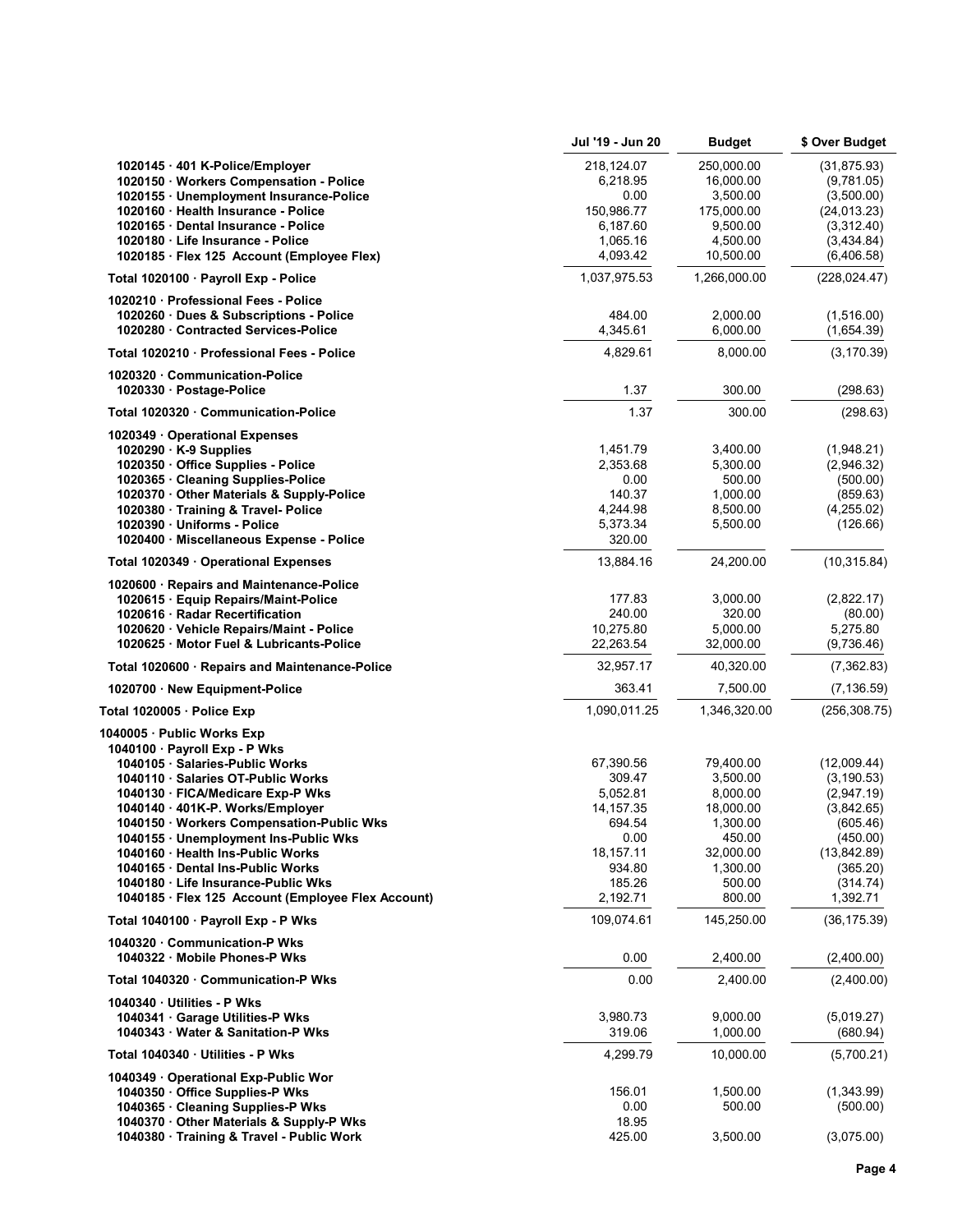|                                                                             | Jul '19 - Jun 20 | <b>Budget</b> | \$ Over Budget |
|-----------------------------------------------------------------------------|------------------|---------------|----------------|
| 1040385 · Rental Equipment-P Wks                                            | 3,447.08         | 5,000.00      | (1,552.92)     |
| 1040390 · Uniforms-P Wks                                                    | 1,048.40         | 2,100.00      | (1,051.60)     |
| 1040399 · Miscellaneous Exp - P Wks                                         | 742.19           | 2,000.00      | (1, 257.81)    |
| 1040400 Dues and Subscriptions-PW                                           | 20.00            | 200.00        | (180.00)       |
| Total 1040349 · Operational Exp-Public Wor                                  | 5,857.63         | 14,800.00     | (8,942.37)     |
| 1040600 · Repairs and Maintenance-P Wks                                     |                  |               |                |
| 1040625 Motor Fuel & Lubricants-P Wks                                       | 1,910.08         | 9,000.00      | (7,089.92)     |
| 1040600 · Repairs and Maintenance-P Wks - Other                             | 10,756.80        | 9,500.00      | 1,256.80       |
| Total 1040600 · Repairs and Maintenance-P Wks                               | 12,666.88        | 18,500.00     | (5,833.12)     |
|                                                                             |                  |               |                |
| 1040700 New Equipment Purchases-P Wks<br>1040725 · Tools, Equipment & Parts | 1,035.00         | 4,500.00      | (3,465.00)     |
| Total 1040700 · New Equipment Purchases-P Wks                               | 1,035.00         | 4,500.00      | (3,465.00)     |
| Total 1040005 · Public Works Exp                                            | 132,933.91       | 195,450.00    | (62, 516.09)   |
| Total 1010000 GF Expenses                                                   | 2,341,854.99     | 2,924,878.00  | (583, 023.01)  |
| $1050005 \cdot$ Parks Dept                                                  |                  |               |                |
| 1090810 Port-O-Lets - Park                                                  | 1,320.00         | 3,500.00      | (2,180.00)     |
| 1090825 · Repairs and Maintenance                                           | 2,502.68         | 11,000.00     | (8,497.32)     |
| 1090850 Gas & Electric - Park                                               | 303.37           | 500.00        | (196.63)       |
| Total 1050005 · Parks Dept                                                  | 4,126.05         | 15,000.00     | (10, 873.95)   |
| 7060000 Fire / EMS                                                          |                  |               |                |
| 7060100 · Payroll                                                           |                  |               |                |
| 7060110 · Salary                                                            | 211,547.64       | 305,963.00    | (94, 415.36)   |
| 7060117 · Holiday Pay                                                       | 0.00             | 5,600.00      | (5,600.00)     |
| 7060130 Taxes                                                               | 18,777.80        | 42,000.00     | (23, 222.20)   |
| 7060140 · Workers Compensation                                              | 6,006.22         | 12,000.00     | (5,993.78)     |
| 7060145 · Pension Fire Dept/Employer                                        | 72,119.01        | 63,000.00     | 9,119.01       |
| 7060155 · Insurance (Dental-Unemployement-other)                            | 46,275.46        | 76,000.00     | (29, 724.54)   |
| 7060160 · Paycor Invoice Fees                                               | 4,468.32         | 4,200.00      | 268.32         |
| 7060165 · Incentive                                                         | 2,480.63         | 3,400.00      | (919.37)       |
| 7060170 · Unscheduled OT (EMT Payroll)                                      | 7,441.98         | 12,000.00     | (4, 558.02)    |
| 7060175 · Scheduled Over Time (OT- Scheduled)                               | 24,216.63        | 32,000.00     | (7,783.37)     |
| Total 7060100 · Payroll                                                     | 393,333.69       | 556,163.00    | (162, 829.31)  |
| 7060200 · Professional Services                                             |                  |               |                |
| 7060210 · Medical Director/Admin. Fee                                       | 5,000.00         |               |                |
| 7060260 Dues & Subscriptions                                                | 4,416.00         | 8,500.00      | (4,084.00)     |
| 7060200 · Professional Services - Other                                     | 0.00             | 8,500.00      | (8,500.00)     |
| Total 7060200 · Professional Services                                       | 9,416.00         | 17,000.00     | (7,584.00)     |
| 7060300 · Utilities                                                         |                  |               |                |
| 7060322 Cell Phones                                                         | 536.49           |               |                |
| 7060323 · Pagers & Radio (Pagers)                                           | 390.62           | 2,000.00      | (1,609.38)     |
| 7060341 Gas & Electric                                                      | 6,787.24         | 11,000.00     | (4,212.76)     |
| 7060343 Water & Sanitation                                                  | 1,013.74         | 1,500.00      | (486.26)       |
| 7060345 · Internet - Telephone                                              | 2,384.08         | 3,500.00      | (1, 115.92)    |
| Total 7060300 Utilities                                                     | 11,112.17        | 18,000.00     | (6,887.83)     |
| 7060349 Operating Expenses                                                  |                  |               |                |
| 7060350 Office Supplies                                                     | 1,448.92         | 3,000.00      | (1,551.08)     |
| 7060380 Training                                                            | 250.86           | 4,000.00      | (3,749.14)     |
| 7060390 · Uniforms                                                          | 535.96           | 2,000.00      | (1,464.04)     |
| 7060399 · Miscellaneous Expenses                                            | 2,112.76         | 5,000.00      | (2,887.24)     |
| 7060430 Public Education                                                    | 751.24           | 1,000.00      | (248.76)       |
| Total 7060349 Operating Expenses                                            | 5,099.74         | 15,000.00     | (9,900.26)     |
| 7060600 · Building & Auto Maintenance                                       |                  |               |                |
| 7060610 · Building Maintenance                                              | 4,759.10         | 4,000.00      | 759.10         |
| 7060620 Vehicle Service                                                     | 15,722.55        | 10,000.00     | 5,722.55       |
| 7060625 · Vehicle Fuel & Fluids                                             | 3,913.03         | 12,000.00     | (8,086.97)     |
| 7060630 · Liability-Vehicle Insurance                                       | 17,763.00        | 27,000.00     | (9,237.00)     |